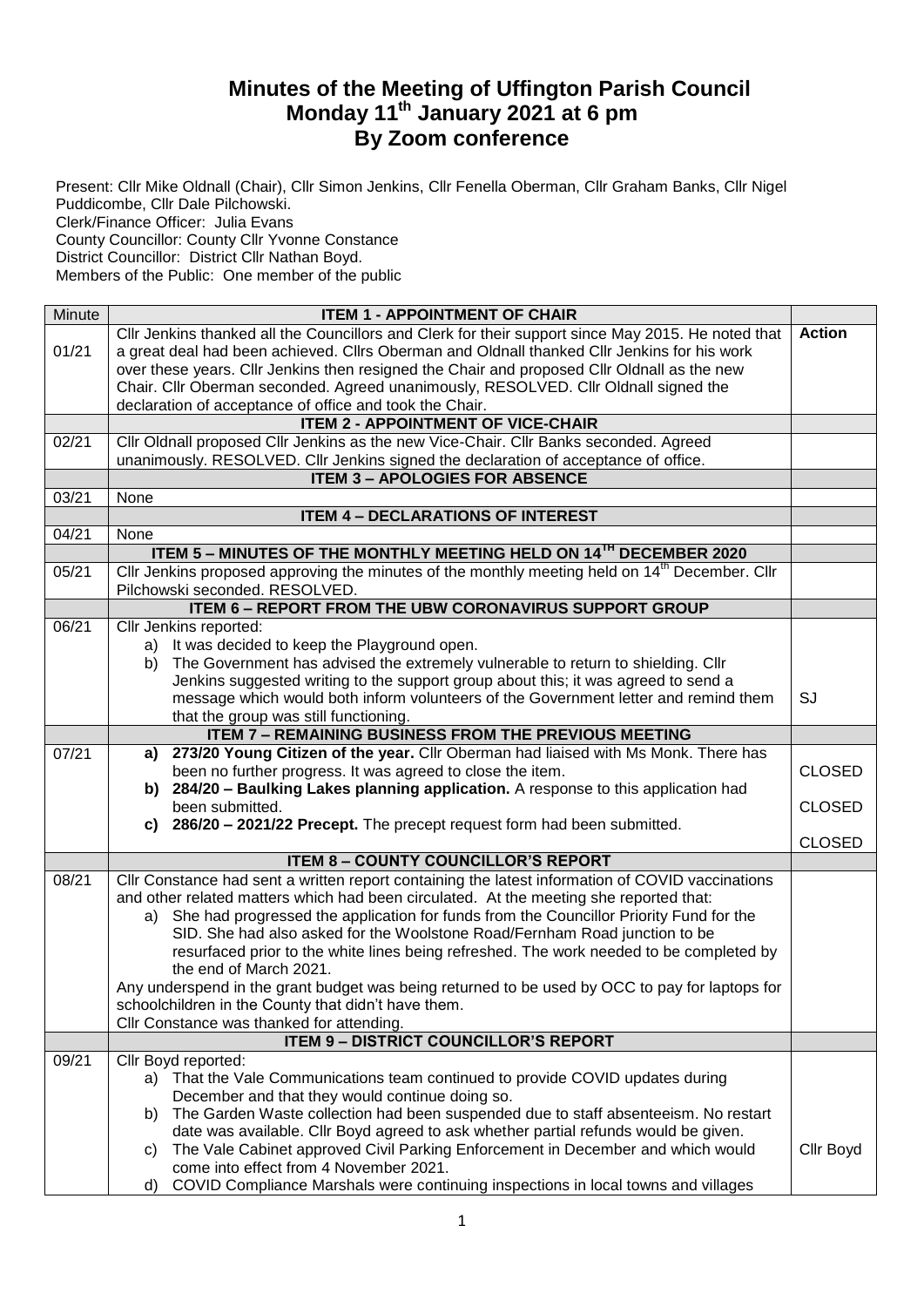|       | and were working closely with Thames Valley Police.<br>Vale Officers were being redeployed to deal with the COVID response. This was causing<br>e)<br>delays to all services. This was expected to have a greater impact than is currently the |              |
|-------|------------------------------------------------------------------------------------------------------------------------------------------------------------------------------------------------------------------------------------------------|--------------|
|       | case.<br>f)<br>The Vale urged reinforcement of COVID messages across the district.                                                                                                                                                             |              |
|       | Cllr Oldnall asked whether Thames Valley Police would monitor residents from Uffington who<br>travelled to White Horse Hill for exercise. Cllr Boyd stated that anyone in the White Horse valley                                               |              |
|       | would be considered local.<br>Cllr Oldnall asked whether staff from the Vale Enforcement team were hit by the same issues.                                                                                                                     |              |
|       | Cllr Boyd stated that they were. There were only 3.5 staff dealing with over 600 cases and they<br>too were likely to be redeployed as enforcement was not a statutory service.                                                                |              |
|       | Cllr Boyd was thanked for attending.                                                                                                                                                                                                           |              |
|       | <b>ITEM 10 - OPEN FORUM</b>                                                                                                                                                                                                                    |              |
| 10/21 | Nothing raised. One member of the public was present for agenda item 12.a.i.                                                                                                                                                                   |              |
| 11/21 | <b>ITEM 11 - ONGOING PROJECTS</b><br><b>Old Schoolroom Update</b>                                                                                                                                                                              |              |
|       | a) New footpath to the Old Schoolroom. Cllr Jenkins reported that DMW Landscapes                                                                                                                                                               |              |
|       | had marked out the path and would be starting work shortly.                                                                                                                                                                                    |              |
| 12/21 | <b>S106 and CIL Contributions</b>                                                                                                                                                                                                              |              |
|       | a) Allotment Bridge. Identification of ownership of the small parcel of land was still with<br>the Treasury Solicitor and there had been no progress. The slight widening of the                                                               |              |
|       | footpath was with the School, who had referred it to OCC. A meeting was to be held on                                                                                                                                                          |              |
|       | 14 <sup>th</sup> January between the School and OCC. The Parish Council had not been invited.                                                                                                                                                  |              |
|       | The Vicar had given approval for work on a very small piece of church land. It was                                                                                                                                                             |              |
|       | suggested that it would be ideal if work on the widening of the footpath could be carried<br>out while the school was not open. Cllr Jenkins felt that it might not be possible to                                                             | SJ           |
|       | commit funds until the matter of the unregistered land was resolved. Cllr Jenkins to                                                                                                                                                           |              |
|       | check with the Solicitor. Cllr Pilchowski suggested getting a separate quote for the fence                                                                                                                                                     | SJ           |
|       | work; Cllr Jenkins agreed to do this once approval from the school had been received.                                                                                                                                                          |              |
|       | Improvements to Footpath 19. Cllr Jenkins reported that the following funding had<br>b)<br>been secured: £4k from TOE, £2k from WHST and £1k from the Countryside Access                                                                       |              |
|       | Team. A further £6k was required. It was suggested that £1k should come from Parish                                                                                                                                                            |              |
|       | Council reserves and £5k from S106 funds. Proposed Cllr Puddicombe, Seconded Cllr                                                                                                                                                              | SJ           |
|       | Pilchowski. RESOLVED. Cllr Jenkins to update the S106 application.                                                                                                                                                                             |              |
|       | Improvements to Broadband. Cllr Oldnall to follow this up with OCC.<br>C)<br>Other S106 Projects. Cllr Jenkins to check whether the mower for Uffington Football<br>d)                                                                         | <b>MO</b>    |
|       | Club had been delivered.                                                                                                                                                                                                                       | SJ           |
| 13/21 | <b>Active Travel/Highways Speed Reduction Measures</b>                                                                                                                                                                                         |              |
|       | a) Cllr Jenkins reported that Mark Francis had been very helpful and that a good solution                                                                                                                                                      |              |
|       | had been reached. The Councillor Priority Fund (see Item 8a) would cover the junction                                                                                                                                                          |              |
|       | repair and the erection of 4 poles for the SID. Mark Frances had agreed to fund a SID                                                                                                                                                          | <b>Clerk</b> |
|       | which recorded speeds if the Parish Council agreed to contribute the difference from the<br>standard model. It was agreed that this would come from EMR for Village Projects. Clerk                                                            |              |
|       | to arrange the payment.                                                                                                                                                                                                                        |              |
|       | CIIr Jenkins had received correspondence indicating that the Police were about to<br>b)                                                                                                                                                        |              |
|       | replace the radar guns and at least one would be provided for the NAG. It might,                                                                                                                                                               |              |
|       | therefore, be possible to reinstate the Speedwatch initiative. Cllr Constance felt these<br>initiatives would feed into OCC's proposals for a 20mph speed limited in all the villages                                                          |              |
|       | in the County.                                                                                                                                                                                                                                 |              |
| 14/21 | <b>Emergency Plan.</b>                                                                                                                                                                                                                         |              |
|       | Cllr Jenkins had stated work on Version 3 of the plan which was to include details of local people                                                                                                                                             | SJ           |
|       | who, as a result of the recent Courier article, had offered facilities/equipment that could be of<br>use during an emergency.                                                                                                                  |              |
| 15/21 | <b>Proposal For Village Lengthman</b>                                                                                                                                                                                                          | C/F MO       |
|       | No progress.                                                                                                                                                                                                                                   |              |
| 16/21 | <b>ITEM 12 - PLANNING MATTERS</b><br>New Applications to be considered:                                                                                                                                                                        |              |
|       | a) Planning Appeal Consultation - P20/V0394/FUL - UFF - Meadowgold.                                                                                                                                                                            |              |
|       | Letters to the Planning Inspectorate. Two letters had been drafted which were<br>i.                                                                                                                                                            |              |
|       | circulated. The first outlined the Parish Council's objection and rebuttal of the                                                                                                                                                              |              |
|       | claims made by the application. The second letter related to the agent's                                                                                                                                                                       | <b>Clerk</b> |
|       | behaviour and conflicts of interest. Both letters were approved and were to be                                                                                                                                                                 |              |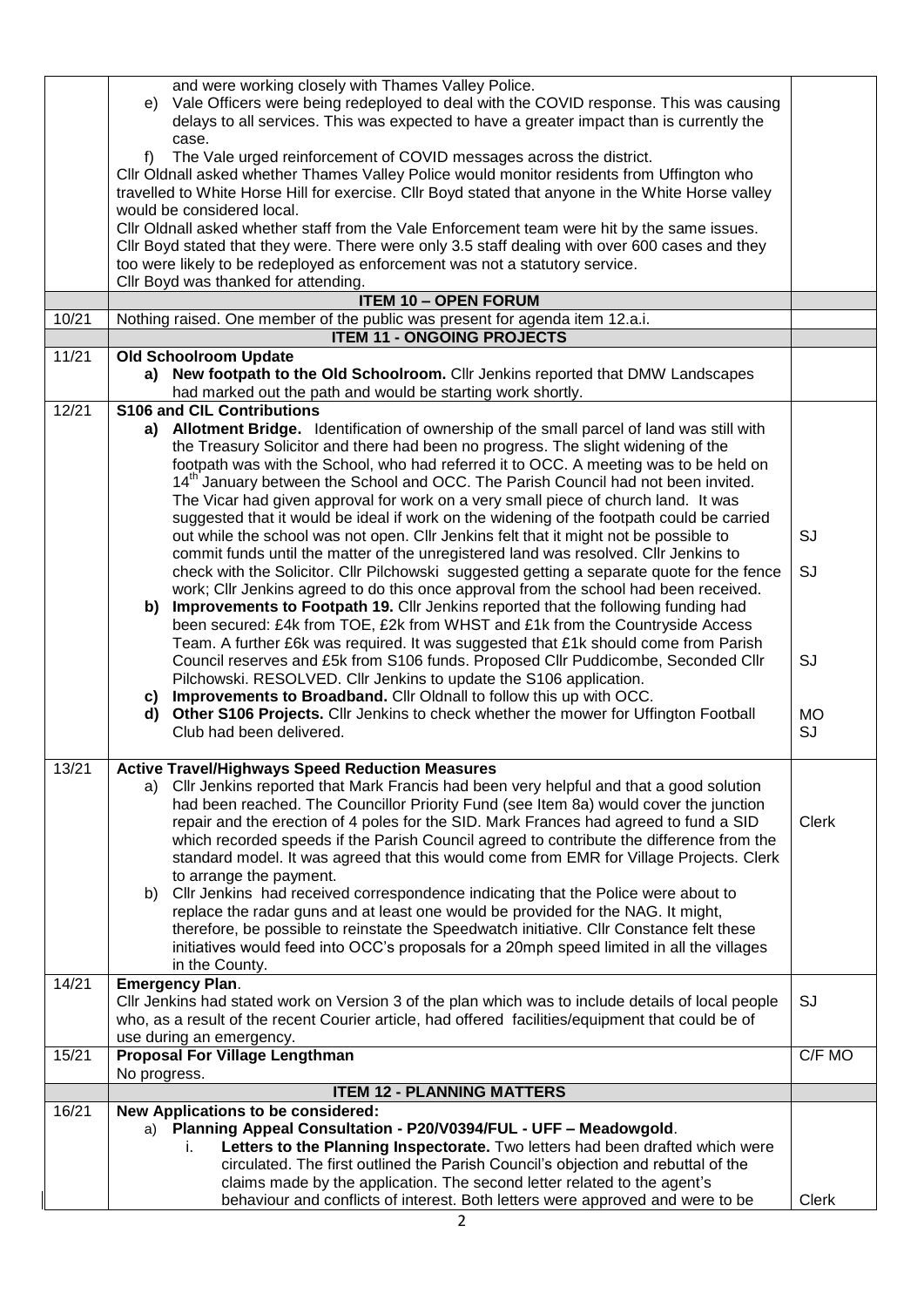|       | sent to the Planning Inspectorate, Proposed Cllr Jenkins, Seconded Cllr                                   |               |
|-------|-----------------------------------------------------------------------------------------------------------|---------------|
|       | Puddicombe, RESOLVED.                                                                                     |               |
|       | Letter to the RTPI. It was further agreed to write to the RTPI regarding the<br>ii.                       |               |
|       | agent's behaviour. Proposed Cllr Pilchowski, Seconded Cllr Banks. RESOLVED.                               |               |
|       | Afternote: After discussion with the RTPI they stated that the complaint would                            |               |
|       | not be investigated until after the Appeal decision; it was therefore decided not to                      |               |
|       | send this letter until after the decision had been made.                                                  |               |
|       | Letter to the Vale Planning Enforcement Team. It was noted that a lot of work<br>iii.                     |               |
|       | had already been carried out in the garden of the cottage and that a number of                            |               |
|       | neighbours had already reported this to the Enforcement Team. The Vale had                                |               |
|       | responded stated that the work being carried out was Permitted Development. It                            |               |
|       | was suggested that the Parish Council contact the Enforcement Team; this was                              |               |
|       | agreed. Proposed Cllr Puddicombe, Seconded Cllr Oberman. RESOLVED. Cllr                                   | SJ            |
|       | Jenkins to draft a letter.                                                                                |               |
| 17/21 | To consider any new applications received since the publication of this agenda:                           |               |
|       | None.                                                                                                     |               |
| 18/21 | Update on outstanding planning applications:                                                              |               |
|       | a) P20/V2912/HH - 19 Craven Common. Resubmission of drawings following approved                           |               |
|       | planning permission. Approved rear single storey extension to extend by an additional                     |               |
|       | metre. Permission granted.                                                                                |               |
|       | b) P20/V1739/FUL and P20/V1740/LB. Dovecote, Britchcombe Farm. Retrospective                              |               |
|       | application for conversion of dovecote to a dwelling. Awaiting determination.<br><b>ITEM 13 - FINANCE</b> |               |
| 19/21 | a) To approve January payments: The payments totalling £2824.52 were approved.                            |               |
|       | Proposed: Cllr Puddicombe; seconded: Cllr Pilchowski. RESOLVED. Cllr Oldnall to                           | <b>MO</b>     |
|       | authorise the payments online.                                                                            |               |
|       | b) Request for Grant from South and Vale Citizens Advice. A grant of £100 was                             |               |
|       | approved. Proposed Cllr Pilchowski, Seconded Cllr Oberman.                                                |               |
|       | <b>ITEM 14 - THE JUBILEE FIELD TRUST</b>                                                                  |               |
| 20/21 | a) Monthly play area inspection.                                                                          |               |
|       | Cllr Oberman reported that everything was in good order. It was agreed that there was                     |               |
|       | no need for a monthly paper report on these inspections provided that visits were                         |               |
|       | reported, along with any actions necessary, and recorded in the Council meeting                           | FO.           |
|       | minutes.                                                                                                  |               |
|       | b) Extension of hedge line.                                                                               |               |
|       | CIIr Oberman reported that Malcolm Hinton had completed the initial digging and she                       | SJ            |
|       | was preparing the ground for planting the hedging. A request for volunteers to help with                  |               |
|       | the work had been made and would be repeated in the next village email.                                   |               |
|       | <b>ITEM 15 - ANNUAL / QUARTERLY REVIEWS</b>                                                               |               |
| 21/21 | Review of Standing Orders. Carried forward to February.<br>a)                                             | C/F Clerk     |
|       | Review of Financial Regulations. Carried forward to February.<br>b)                                       | C/F Clerk     |
|       | Business Continuity Plan. Cllr Oldnall outlined the proposed approach to this policy.<br>C)               |               |
|       | There were no objections. The Policy to be reviewed next month.                                           | <b>MO</b>     |
|       | <b>ITEM 16 - UPKEEP (INC. WATERCOURSES)</b>                                                               |               |
| 22/21 | The Pond. The work had been completed.<br>a)                                                              | <b>CLOSED</b> |
|       | Dredging the Stream around Jubilee Field. Cllr Jenkins to discuss with Malcolm<br>b)                      | SJ            |
|       | Hinton.                                                                                                   |               |
|       | Jubilee Field Spring Tidy. It was agreed at the previous meeting that this would take<br>C)               |               |
|       | place on the weekend of 21/22 March 2021.                                                                 |               |
|       | d) Fly-Tipping. It was reported that rubbish containing asbestos has been fly-tipped at                   |               |
|       | White Horse Hill. Cllr Jenkins to put a note in the next village email asking that anyone                 | SJ            |
|       | with information on this incident to contact Andy Foley.                                                  |               |
|       | <b>ITEM 17 - GENERAL</b>                                                                                  |               |
| 23/21 | Proposal to install a dog waste bin at Jacksmeadow. No progress.<br>a)                                    | Cllr          |
|       |                                                                                                           | Boyd/DP       |
|       | b) Website Accessibility. Cllr Oldnall had made no progress yet and there had been no                     | <b>MO</b>     |
|       | feedback from Mark Woodman.                                                                               |               |
|       | <b>ITEM 18 - CONSULTATIONS</b>                                                                            |               |
| 24/21 | Strategic Vision for Oxfordshire. Cllrs Jenkins and Oldnall had reviewed this<br>a)                       |               |
|       | consultation and decided not to comment.                                                                  | <b>CLOSED</b> |
|       | ITEM 19 - CORRESPONDENCE AND MATTERS FOR FEBRUARY 2021 AGENDA                                             |               |
| 25/21 | Nothing.                                                                                                  |               |